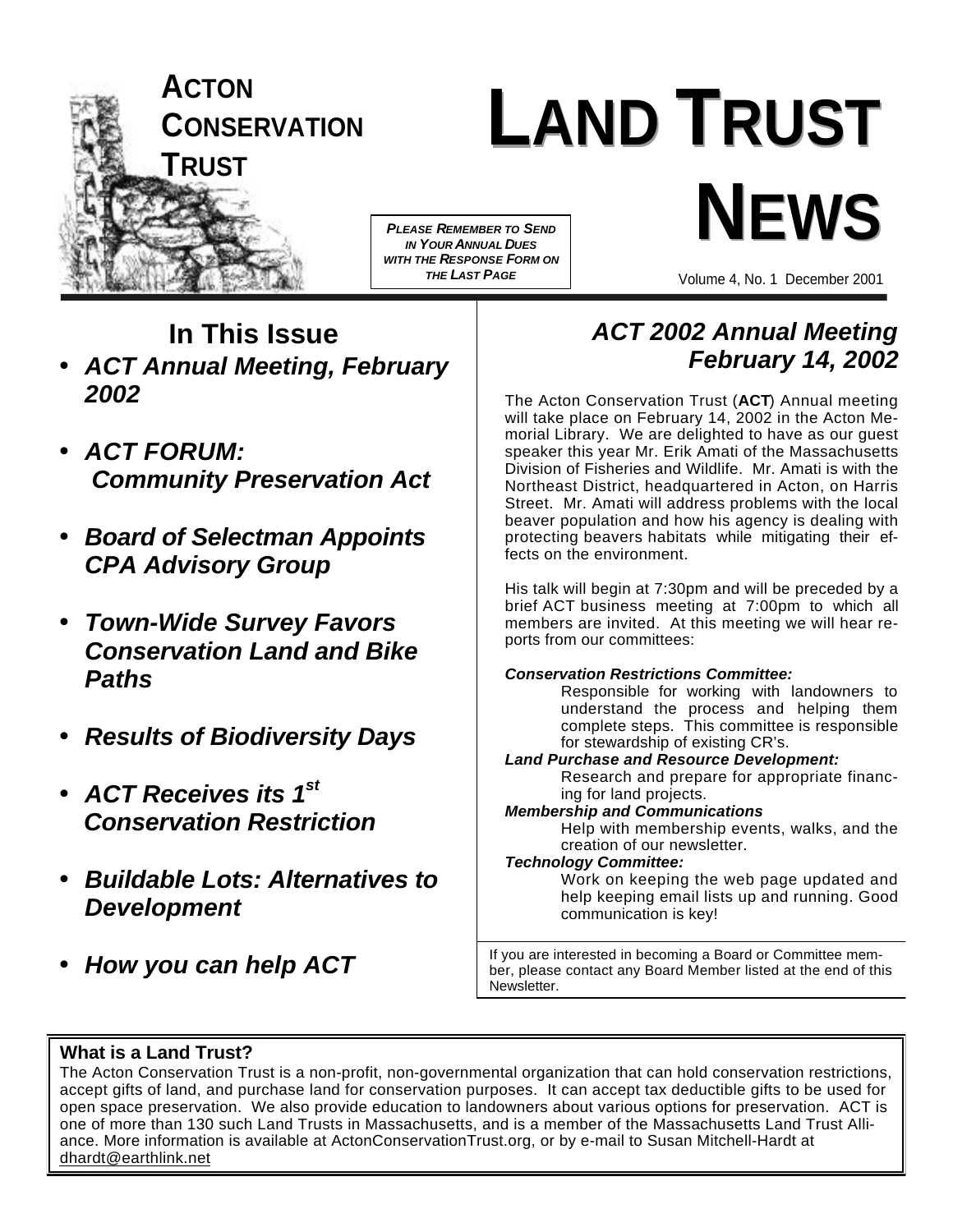### *ACT Educational Forum: The Community Preservation Act*

On October 18, the Acton Conservation Trust presented an educational forum, "The Massachusetts Community Preservation Act: Will it Work for Acton?" Chaired by ACT Board Member Will Hill, speakers included Senator Pam Resor, Assistant Town Manager John Murray, Jamie Hellen of the Massachusetts Executive Office of Environmental Affairs, Bob Shaffer, member of the CPA committee in Westford and Bob Wilber of the CPA committee in Stow (Both towns recently passed the CPA)

 This forum focused on the new legislation that allows communities to enact up to a 3% surcharge on local property taxes to establish a dedicated fund, to be matched by the Commonwealth, for open space acquisition, historic preservation and affordable housing. Currently, available state matching funds are projected to be \$26 million annually.

### **The Background and Need for the CPA**

State Senator Pam Resor, who played a major role in the development and enactment of the CPA, gave the legislative history of the act. The CPA concept began as a land transfer tax in the mid to late 80's. Only Nantucket and Martha's' Vineyard adopted this tax. When it was discussed in Acton, the concern was that only a few citizens would end up paying into it, making it an unfair burden. The final version, which is a town-wide property tax surcharge with some optional exemptions, emerged from compromises reached in creating similar legislation for the Cape.

The CPA is desperately needed in Massachusetts as we lose 44 acres a day to some kind of development and 60% of future development is projected to occur outside Rt 128. Senator Resor described it as a "last ditch effort" to preserve some of what we treasure about Acton - open space and scenic landscapes, historic buildings reflective of our heritage and the ability for our children, school teachers, and town employees to afford to live in Town. This CPA is the best way to fund these items with the least local tax impact.

### **The Details**

Assistant Town Manager John Murray participated as one of the panelists to show the effect of the passage of the CPA on Acton taxpayers.

The maximum surcharge that can be enacted is 3%. For the average single-family residence in Acton in fiscal year 2001, this would result in \$162 paid to CPA fund. Towns can choose whatever level surcharge they wish. If Acton went forward with a 3% surcharge, it would raise \$1.1 million per year for the preservation act fund according to the most recent assessment data. At 2%, it would raise \$750,000 and at 1% percent, \$375,000.

The incentive for towns to join the CPA is that these local funds will be supplemented with matching funds from the Commonwealth. It is estimated that about \$26 million will be distributed to all CPA towns each year. This state money will be raised from a fee of \$5 to \$15 paid when owners sell or refinance their properties. The amount that each town will receive from the state is dependent on the number of towns that join the Community Preservation Act, and the surcharge amount that the town voted for. Towns that vote for the maximum 3 percent surcharge will be eligible for more state funding than other towns. The panelists believe that there is long-term security for the state matching, and Mr. Murray said that it appears that it's recession proof. (For example, as interest rates fall there is a lot of refinancing and fees from those transactions also go into matching fund pool.)

Exemptions can also be given to all residents for the first \$100,000 of the value of their parcel, those who qualify for low income housing, seniors who qualify for low or moderate income housing, and commercial property owners (if there is a split tax rate). If Acton adopted the \$100,000 exemption for all properties the average taxpayer would pay only \$98 (vs. \$162) if a 3% surcharge were adopted. In the end, If Acton enacted the 3% with *all the possible* exemptions, the amount of local dollars for the fund would decrease from a potential \$1.1 million to \$630,000.

### **Using CPA Funds**

Jamie Hellen, Acton resident and representative for the Commonwealth of Massachusetts Executive Office of Environmental Affairs explained that there are a variety of ways for towns to use the preservation act funds. The CPA requires funds to be used for

- Open Space Acquisition
- Historic Preservation
- Affordable Housing

Although a minimum of 10% *must* be allocated to each of these categories, the remaining 70% can be apportioned to these categories in any way. (A CPA committee set up as part of the enactment process would make such decisions.) For example, it could be used to purchase farms and forests, protect the water supply, turn historic buildings into affordable housing,

> create community gardens, protect biodiversity, and create recreational fields and trails.

### **How to Adopt the CPA**

Mr. Murray then explained that the CPA could be placed on a ballot either by a Town Meeting vote or a petition from 5% of the town's registered voters.

### *CPA Scorecard*

- *35 Cities and Towns have adopted the CPA*
- *Nearly half chosen the maximum 3% surcharge level*
- *Neighboring towns of Bedford, Carlisle Chelmsford, Harvard, Stow and Westford have all passed the CPA*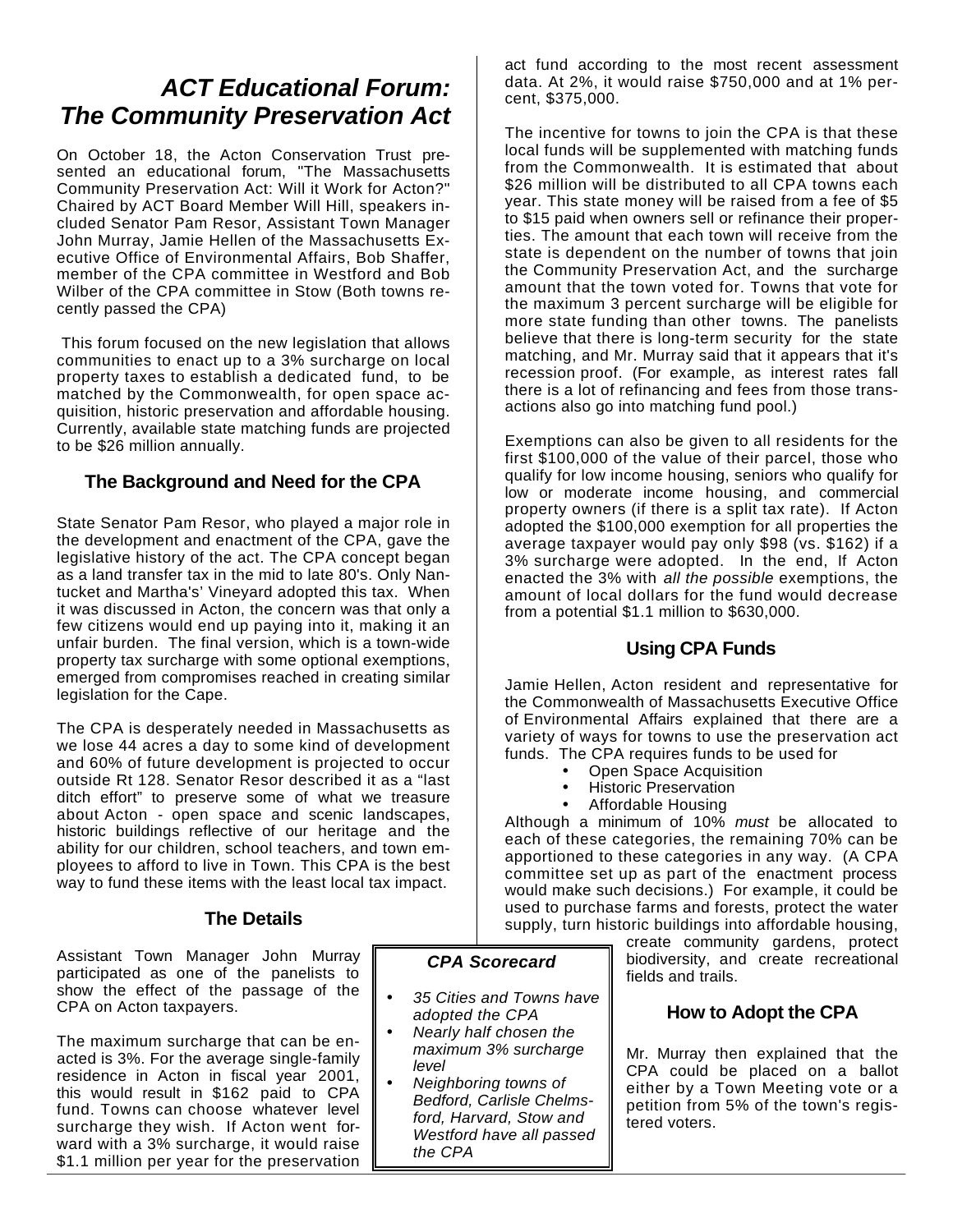If towns adopt the CPA and later find that it is not working for them, they can repeal the Act using the same method by which it was enacted - Town Meeting or petition and then a ballot vote. However, the Act must remain in effect for a minimum of five years after it is passed. Towns can also amend the Act by the same procedures on an annual basis for purposes of changing the surcharge percentage or the exemptions.

### **Westford's and Stow's Experience**

Panelist Bob Shaffer, Westford resident and member of the Planning Board and of the CPA Committee, said that Westford went for all the exemptions. This meant that seniors and low-income families would be exempted from some of the cost of preserving open space and affordable housing. This would not otherwise happen for conventional local overrides without the CPA. Since Westford passed the Act, they have been discussing a number of parcels and a number of historic buildings they hope to save.

Stow passed the CPA at the full 3%. Panelist Bob Wilber, a member of the CPA committee in Stow is also looking forward to possible projects. He stated that "If a community is going to pursue these types of projects anyway, it makes sense to pursue the CPA because otherwise you would have to come up with the 100% of the funding at the local level."

If you would be interested in borrowing a video of the forum, please contact Susan Mitchell-Hardt, 978-369- 9264 or dhardt@earthlink.net

### *Board of Selectmen Appoints CPA Advisory Group*

The Board of Selectmen has appointed a Community Preservation Act Advisory Group. It is charged with making recommendations to the BoS about potential implementation of the act.

Walter Foster of the Planning Board chairs the group. It includes representatives from:

- ACT
- League of Women Voters
- Acton Housing Authority
- Historic District Commission
- Historic Commission
- Board of Selectmen
- Planning Board
- Finance Committee
- Conservation Commission

In addition to developing background material about the CPA for the Selectmen, the group is conducting outreach activities to various community groups to learn about ideas and concerns.

The Advisory Group's report is due in December 2001.

### *Biodiversity Days: Results on the Web:*

You may recall Acton residents participated in the statewide Biodiversity Days last June. The Acton Conservation Trust and the Acton Conservation Commission sponsored the walks and biological surveys. Naturalists documented over 650 species during the 3 days, surpassing our goal of finding 500 species. By the time you receive this newsletter, the results of Biodiversity Days should be on the web at: http://data.massgis.state.ma.us/Biodiversity. Results from individual towns as well as overall statistics will be available. The total number of towns participating was 232 with individuals finding over 2,464 distinct taxa! Some of the most commonly reported species include: American Robin, White Pine, Poison ivy, Red Maple, Red-winged Blackbird, Gray Catbird and Sensitive Fern. Take a look at the web site and send me an email if you are interested in participating in June 2002. (koneill@massaudubon.org)



### *Town-Wide Survey Favors Conservation Land and Bike Paths*

In the spring of this year, at the behest of the Board of Selectmen and the Conservation Commission, an Open Space and Recreation Committee was formed for the initial purpose of updating the five year Open Space and Recreation Plan (OSRP) which expires at the end of 2001.

The committee consists of a dozen members representing various boards and groups in town, including three Board members of ACT. The OSRP is a document whose content is specified by the state; it must include input from the public about their open space and recreation preferences. As part of this process, the committee drew up a survey form that was mailed in May to all of Acton's 6,700 households. Over 1,400 surveys were completed and mailed back, a better than 20% response rate. The respondent's ages and residential locations reflected a good cross section of the town's demographics. ACT funded the cost of mailing and printing the survey forms.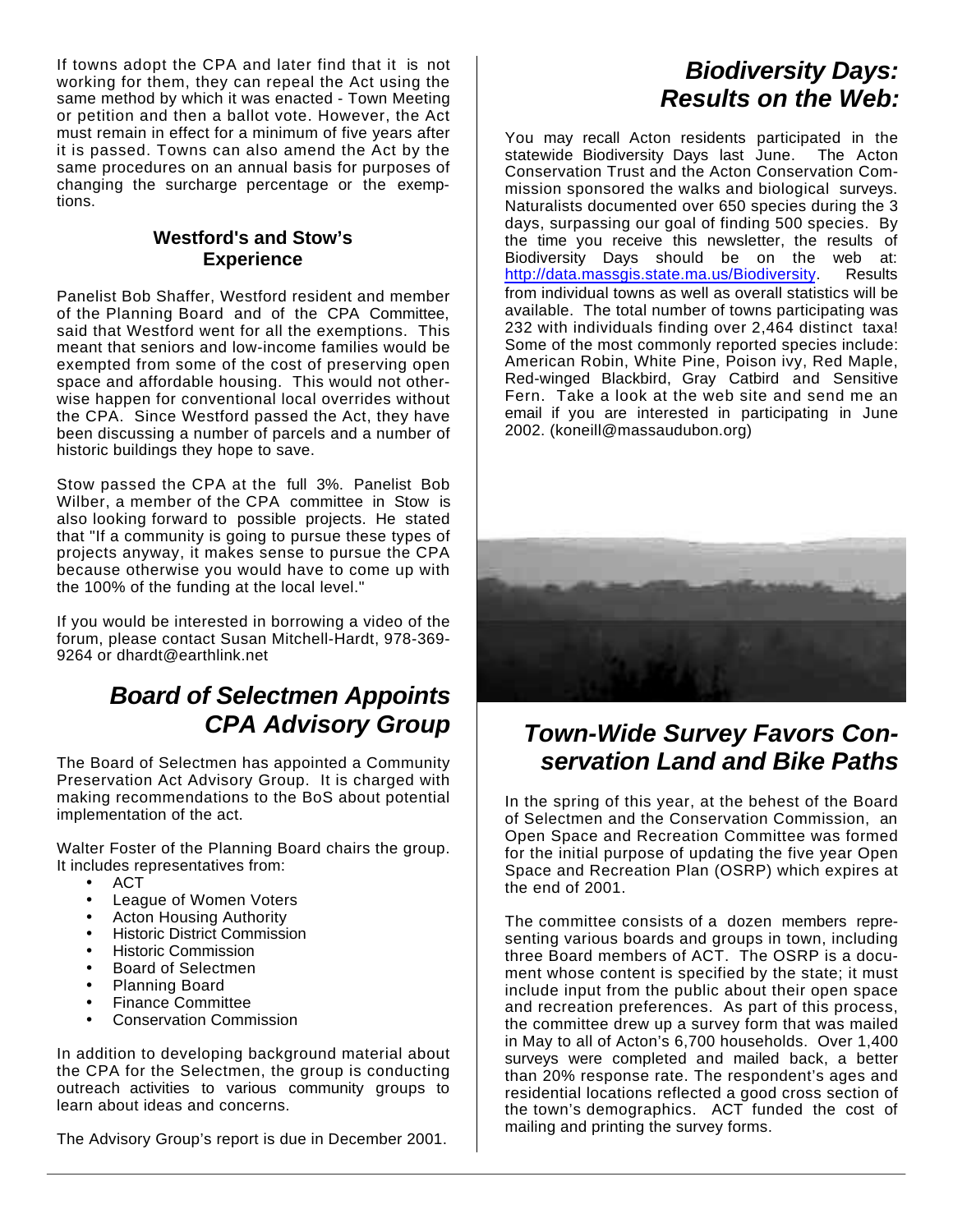Some of the survey results were surprising (and gratifying). The first survey question asked how important it was to preserve:

- Historic buildings
- Historical places
- **Farmlands**
- Open space for water and conservation needs
- Open space for recreation

Open space for water and conservation needs was

given the highest ranking of importance. In addition, 81% of the respondents said that they would vote for a town supported land purchase, while 77% said they would support adding a line item to the town budget

to set aside money for open space acquisition. Passage of the Community Preservation Act was favored by 69% of the respondents.

Residents favored a residential growth policy that would provide for (in order of preference):

- No more growth
- Increased lot sizes though down zoning
- A subtraction of wetlands from the definition of a lot
- An annual building cap.

Regarding commercial growth, the survey respondents were overwhelmingly in favor of limiting growth to those areas already zoned commercial.

Residents were asked to cite the top five recreational facilities most needed in Acton. Bike trails were the top preference, followed by conservation areas and hiking/skiing trails. Athletic areas and children's areas came in as the fourth and fifth choices.

The acquisition and preservation of conservation land was ranked as either very important or important by 87% of the respondents.

There were also open-ended questions on the survey about what resident's liked best and least about living in town. Not surprisingly, residents liked the schools, the character/setting/community and location. They disliked traffic/congestion, development/growth and higher taxes.

The results of the survey will be utilized in developing the goals, objectives and action steps for the updated Open Space and Recreation Plan, due out next year.

#### **SIGN UP FOR FYI: MEETINGS OF INTEREST**

If you want to be on our e-mail list for meetings in the area related to land preservation and conservation, send your e-mail address to

Susan Mitchell-Hardt dhardt@earthlink.net *You'll be glad you did!*

### *Donald Family Donates Conservation Restriction by Acton Arboretum*

Jim and Mary Donald have signed a conservation restriction protecting 11 acres of their 16.5-acre property on Minot Avenue and Taylor Road. This is the Acton Conservation Trust's first project. ACT will cohold the restriction with the Sudbury Valley Trustees

> (SVT), a regional land trust focusing on watershed areas. Fee ownership of the parcel will be transferred to the town once a final survey has determined precise boundaries. (ACT has provided partial funding

for this survey.)

The land lies within the Fort Pond Brook watershed, one of SVT's focus areas, and contains an interesting combination of upland, wetland, and stream habitats. The 55-acre Acton Arboretum, owned by the town, lies next door, with an esker serving as the boundary between the two properties.

The Donalds have felt for some time that they wanted to protect their land, in part as a memorial to a daughter who had always enjoyed walking and nature study there.



### *Buildable Lots: Alternatives to Development*

If you or someone you know has land that can be developed, there are many options to realize financial gains immediately and still keep the land open. These include:

- A permanent conservation restriction, where development (but not ownership) rights are relinquished in exchange for significant tax benefits
- Gift of land to ACT, where title is given to the Land Trust, with the conditions that it will never be developed. This also has significant tax benefits.
- Bargain sale of the land to ACT, where a combination of sale and gift has both direct return and tax advantages.

In all cases these actions have a beneficial effect on your estate, and often mean the property can stay in your family for many generations. If you are interested in learning more for yourself or a neighbor, please contact David Hardt, Chair of the Conservation Restrictions Committee at hardt@mit.edu or 978-369-9264. We also have copies of "Land Conservation Options" from the Trustees of the Reservations that you can request from David.

**ACT is on the web!** Visit us at: **www.actonconservationtrust.org.**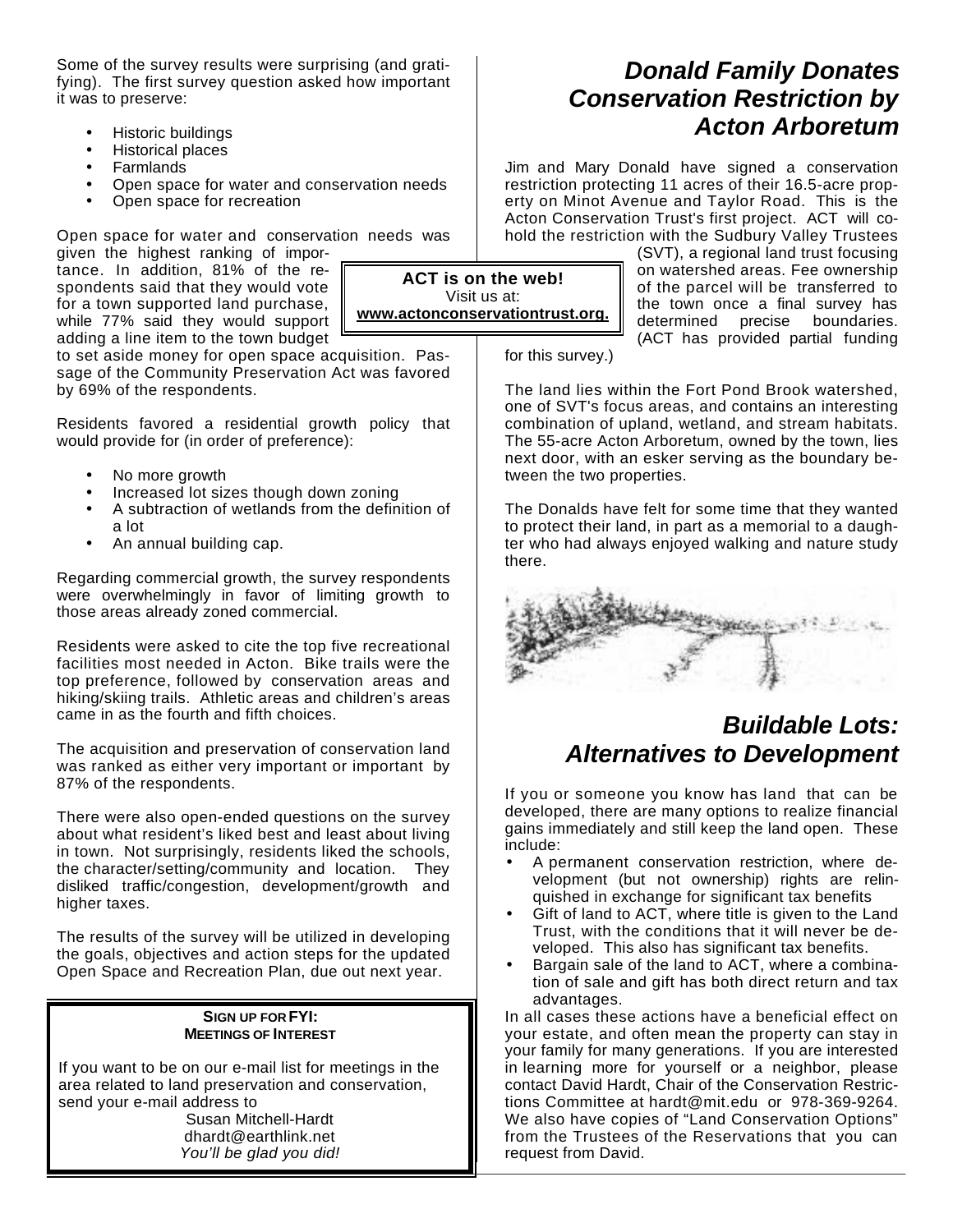### *Helping Fund ACT*

Our membership dues help us fulfill our mission, but we can do much more. With your help we can act faster to preserve critical parcels of land, and work with landowners to help them explore way of preserving open space, and meet their financial goals.

#### **Gifts of Stock**

Gifts of stock can benefit you in two ways, particularly on long term-appreciated stock. First by giving it to ACT, you completely avoid responsibility for capital gains taxes on the increase in value in the stock since you acquired it. Second, you get a tax deduction for

the full fair market value of the stock at the time it is donated. There are limits to deductions. Talk it over with your financial advisor. When you're ready, contact Morene Bodner, ACT Treasurer.

#### **Your Estate and Land Preservation**

Using your estate to preserve open space is a wonderful legacy and considerable long-term tax savings can be realized by mak-

### Acton Conservation Trust PO Box 658 Acton, MA 01720

ing a deferred gift to ACT. Once the value of an estate exceeds \$700,000, the federal estate tax can be as high as 55%. Gifts of land, bargain sales or permanent Conservation Restrictions are an excellent way to reduce the value of your taxable estate while keeping your land open forever. Please discuss this option with your estate planner.

#### **Corporate Matching Grant Programs**

Many larger corporations and some smaller ones have a grant program where they match part or an employee's entire gift to a non-profit. If you make a gift to ACT, make sure to check with your employer about having it matched.

#### **ACTON CONSERVATION TRUST BOARD OF DIRECTORS** Susan Mitchell-Hardt, President 369-9264 dhardt@earthlink.net Jamie Eldridge, Vice President 263-1647 jeldridge@mvlegal.org<br>Karen O'Neill, Clerk 635-0237 koneill@tiac.net Karen O'Neill, Clerk 635-0237 koneill@tiac.net Morene Bodner, Treasurer Will Hill 263-1486 wmhill@mintz.com David Hardt 369-9264 hardt@mit.edu 264-0284 pmlowitt@fiam.net Bill Brandon 263-6160 BrandonBill@epa.gov Brewster Conant 263-2090<br>Carol Holley 263-4531 axebros@ma.ultranet.com Bill Mullin 263-5972 william.mullin@thorndikedevelopment.com Nan Millett 263-0988 NanTMillett@netscape.net chiporcutt@att.net

Call or e-mail any time with your questions or comments.